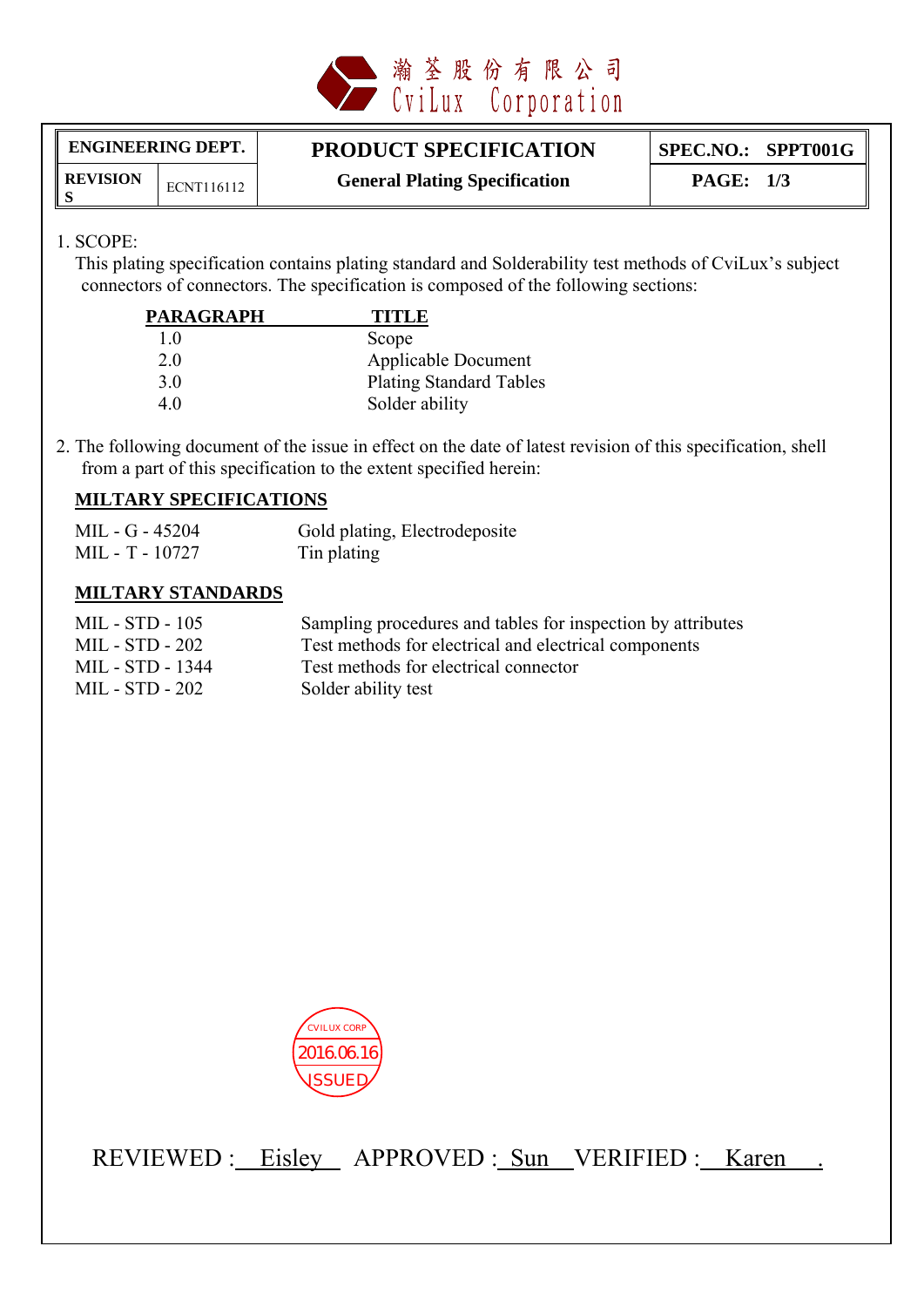

**REVISION**

# ENGINEERING DEPT. **PRODUCT SPECIFICATION** SPEC.NO.: SPPT001G

**SEVISION** ECNT116112 **General Plating Specification** PAGE: 2/3

# 3. PLATING STANDARDS

 The crimp clip terminals, square pins, round pins, and solder tail contacts shell be plated and meet following requirement, thickness of Tinplating layer is listed in TABLE- 1 and thickness of Gold plating layer is listed in TABLE- 2. Nickel shell be plated overall

# **TABLE- 1 (Tin-Plated)**

| <b>Plating</b><br>Code | <b>Top Plating Thickness</b> |                                       | <b>Under Plating Thickness</b> |                                      | Area            | <b>Match Type</b>                                    |
|------------------------|------------------------------|---------------------------------------|--------------------------------|--------------------------------------|-----------------|------------------------------------------------------|
|                        | $80\mu$ " Tin<br>Min.        | $120\mu$ " Tin Max.<br>(Pre-tinned)   | 30µ" Nickel<br>Min.            | 50µ"Nickel Max.<br>(Pre-tinned)      | Overall         | Crimp clip<br>terminal                               |
|                        |                              | $120\mu$ " Tin Max.<br>(Post Plating) |                                | $50\mu$ " Tin Max.<br>(Post Plating) | Contact<br>Area |                                                      |
|                        | $100\mu$ " Tin               | $140\mu$ " Tin Max<br>(Pre-tinned)    | 30µ" Nickel<br>Min.            | 50µ"Nickel Max.<br>(Pre-tinned)      | Overall         | Solder tail<br>terminal $\&$<br>Board in<br>terminal |
| $\mathbf{1}$           | Min.                         | $160\mu$ " Tin Max<br>(Post Plating)  |                                | $50\mu$ " Tin Max.<br>(Post Plating) | Contact<br>Area |                                                      |
|                        | $120\mu$ " Tin<br>Min.       | $190\mu$ " Tin Max.                   | $30\mu$ " Nickel<br>Min.       | $50\mu$ "<br>Nickel<br>Max.          | Contact<br>Area | Square or<br>round pin                               |
|                        | $120\mu$ " Tin               | $170\mu$ " Tin Max<br>(Pre-tinned)    | $50\mu$ " Nickel<br>Min.       | 70µ"Nickel Max.<br>(Pre-tinned)      | Contact<br>Area | SMT type<br>terminal                                 |
|                        |                              | $190\mu$ " Tin Max<br>(Post Plating)  |                                | 70µ" Tin Max.<br>(Post Plating)      |                 |                                                      |